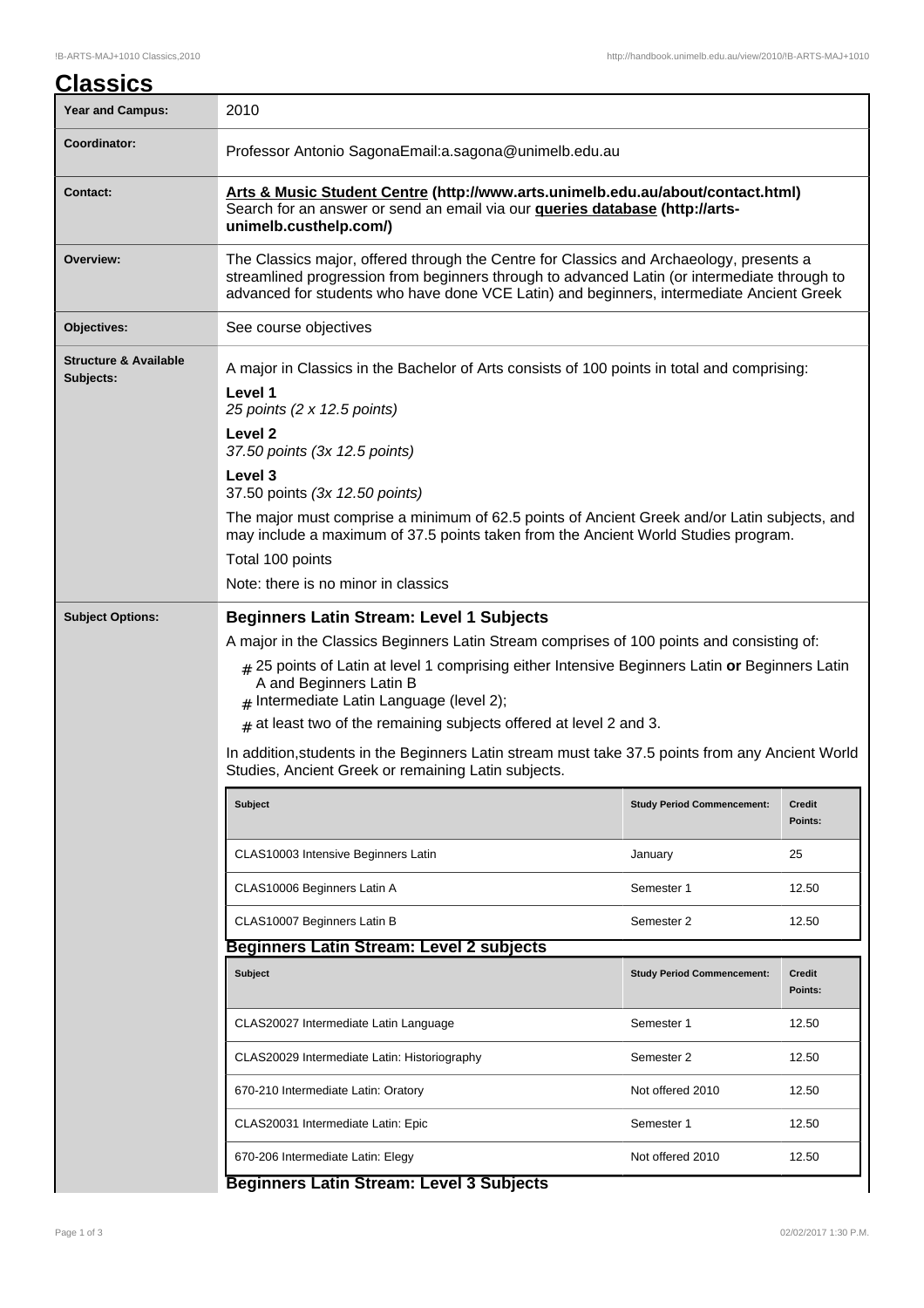| <b>Subject</b>                               | <b>Study Period Commencement:</b> | <b>Credit</b><br>Points: |
|----------------------------------------------|-----------------------------------|--------------------------|
| 670-360 Intermediate Latin: Elegy            | Not offered 2010                  | 12.50                    |
| CLAS30010 Intermediate Latin Language        | Semester 1                        | 12.50                    |
| CLAS30012 Intermediate Latin: Historiography | Semester 2                        | 12.50                    |
| 670-364 Intermediate Latin: Oratory          | Not offered 2010                  | 12.50                    |
| CLAS30014 Intermediate Latin: Epic           | Semester 1                        | 12.50                    |

## **Post-VCE Latin Stream: Level 1 Subjects**

A major in the Post-VCE Latin Stream comprises 100 points consisting of:

- $_{\#}$  Intermediate Latin Language
- $_{\#}$  50 points (4 x 12.5) of Latin subjects offered at either level 1, 2 and 3
- $#$  Students must take 37.5 points from any Ancient World, Ancient Greek or remaining Latin subjects.

| <b>Subject</b>                               | <b>Study Period Commencement:</b> | <b>Credit</b><br>Points: |  |  |  |
|----------------------------------------------|-----------------------------------|--------------------------|--|--|--|
| CLAS10010 Intermediate Latin Language        | Semester 1                        | 12.50                    |  |  |  |
| 107-155 Intermediate Latin: Elegy            | Not offered 2010                  | 12.50                    |  |  |  |
| CLAS10012 Intermediate Latin: Historiography | Semester 2                        | 12.50                    |  |  |  |
| CLAS10013 Intermediate Latin: Oratory        | Semester 2                        | 12.50                    |  |  |  |
| CLAS10014 Intermediate Latin: Epic           | Semester 1                        | 12.50                    |  |  |  |
| Post-VCE Latin Stream: Level 2 Subjects      |                                   |                          |  |  |  |
| <b>Subject</b>                               | <b>Study Period Commencement:</b> | <b>Credit</b><br>Points: |  |  |  |
| 670-206 Intermediate Latin: Elegy            | Not offered 2010                  | 12.50                    |  |  |  |
| CLAS20029 Intermediate Latin: Historiography | Semester 2                        | 12.50                    |  |  |  |
| 670-210 Intermediate Latin: Oratory          | Not offered 2010                  | 12.50                    |  |  |  |
| CLAS20031 Intermediate Latin: Epic           | Semester 1                        | 12.50                    |  |  |  |
| Post-VCE Latin Stream: Level 3 Subjects      |                                   |                          |  |  |  |
| <b>Subject</b>                               | <b>Study Period Commencement:</b> | <b>Credit</b><br>Points: |  |  |  |
| 670-360 Intermediate Latin: Elegy            | Not offered 2010                  | 12.50                    |  |  |  |
| CLAS30012 Intermediate Latin: Historiography | Semester 2                        | 12.50                    |  |  |  |
| 670-364 Intermediate Latin: Oratory          | Not offered 2010                  | 12.50                    |  |  |  |
| CLAS30014 Intermediate Latin: Epic           | Semester 1                        | 12.50                    |  |  |  |

## **Beginners Ancient Greek Stream: Level 1 Subjects**

Students in the Begginers Ancient Greek Stream must undertake 100 points of study comprising of:

- # 25 points (2 x 12.5) of Ancient Greek at level 1 comprising of either Beginners Ancient Greek A or Intensive Beginners Ancient Greek and Beginners Ancient Greek B
- $_{\#}$  37.50 points (3 x 12.5) of Ancient Greek subjects offered at either level 2 and 3
- $#$  Students must take 37.5 points from any Ancient World, Latin or remaining Ancient Greek subjects.